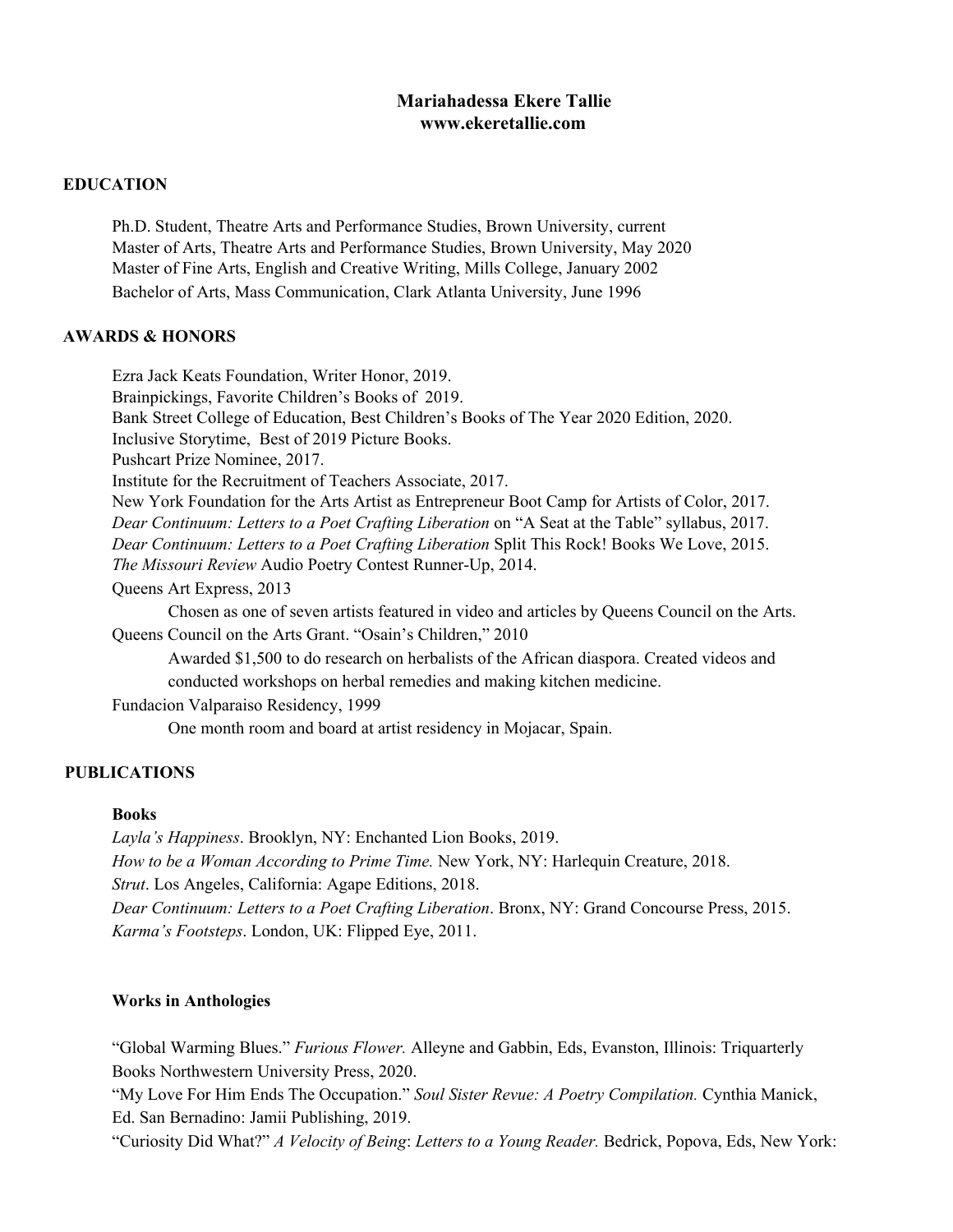Enchanted Lion Books, 2018.

- "Gap Toothed Woman." *The Golden Shovel Anthology.* Kahn, Shankar, Smith, Eds*,* Fayetteville*:* The University of Arkansa Press*,* 2017.
- "Unheeled." *The Political Punch*. Frazier-Foley and Smith, Eds, Knoxville: Sundress Publications, 2016.
- "The Brazen Hussy Blues." *Circe's Lament: Anthology of Wild Women Poets*. Spriggs and Stoykova Klemer, Eds. Lexington: Accents Publishing, 2016.
- "Paper Bag Poems," "Global Warming Blues," "Sunday," and "Possible." *The BreakBeat Poets: New American Poetry in the Age of Hip-Hop*. Coval, Lansana, Marshall, Eds. Chicago: Haymarket Books, 2015.
- "We Still Don't Know." *New Rain: 35th Anniversary Anthology.* Gary Johnston, Ed. Bronx: Blind Beggar Press, 2013.
- "Oshun Breaks it Down" and "Mami Wata" *Black Mermaids: In Vision and Verse.* Torreah Washington, Ed. Exhibition Catalogue, 2012.
- "My Great-great Grandmother Talks to Michelle Obama." *Go, Tell Michelle: African American Women Write to the New First Lady.* Brooks-Bertram, Nevergold Eds. Albany: State University of New York Press, 2009.
- *"*On Solace*" Beats, Rhymes, and Life: What We Love and Hate About Hip-Hop*. Eds. Jasper, Womack, Moon/ Eds. New York: Broadway Books, 2007.
- "Note From a Loving Wife." *Revenge & Forgiveness: An Anthology of Poems* Ed. Patrice Vecchione. New York: Henry Holt, 2004.
- "Height." *The Body Eclectic* Ed. Patrice Vecchione. New York: Henry Holt, 2002.
- "Raindrop Women." *Beyond The Frontier: African-American Poetry for the 21 st Century.* E. Ethelbert Miller Ed. Baltimore: Black Classic Press, 2002.
- "Why I Still Write." *The Book of Hope*. Birgitta Jonsdottir, Ed. Beyond Borders, 2002.
- "New Recipe" and "I was There Once." *Role Call*. Ali, Bashir, Medina, Eds. Chicago: Third World Press, 2002.
- "Medusa." *Bum Rush The Page: A Def Poetry* Jam, Eds. Medina, Rivera, New York: Random House, 2001.
- "Barefoot Stroll," "Forced Entry," "Evolution," "Elemental Sounds," "Sometimes," "Recollect," "Domino Effect," "Distance is Destination," "Serenade," and "A Woman's Poetic" *Listen Up!* Zoe Anglesey, Ed. One World/Ballantine, 1999.
- "Karma's Footsteps." *Catch The Fire!!! A Cross-Generational Anthology of Contemporary African American Poetry* Derrick Gilbert, Ed. Penguin/ Putnam, 1997.

## **Works in Literary Journals and Magazines**

#### *Essays & Other Prose:*

*"*Dear Ntozake.*" African Voices*. "Javaka Steptoe Interview." *Mosaic Magazine*. #41. Spring 2017. "On Prioritizing My Rage." *ThetheInfoxicated Corner*. June 2015. "The World Is Much Less Safe." *VIDA. April* 2014.

*"Letter Two," "Letter Five." The Pierian*. Spring 2014.

"Letter To A Young Poet Dedicated To Crafting Our Liberation." *Her Kind.* March 2013.

"Rebirth." *The Mom Egg Blog*. June 2010.

"Pieces Of A Dream." *Sable*. Autumn/Fall 2007.

*Fiction:*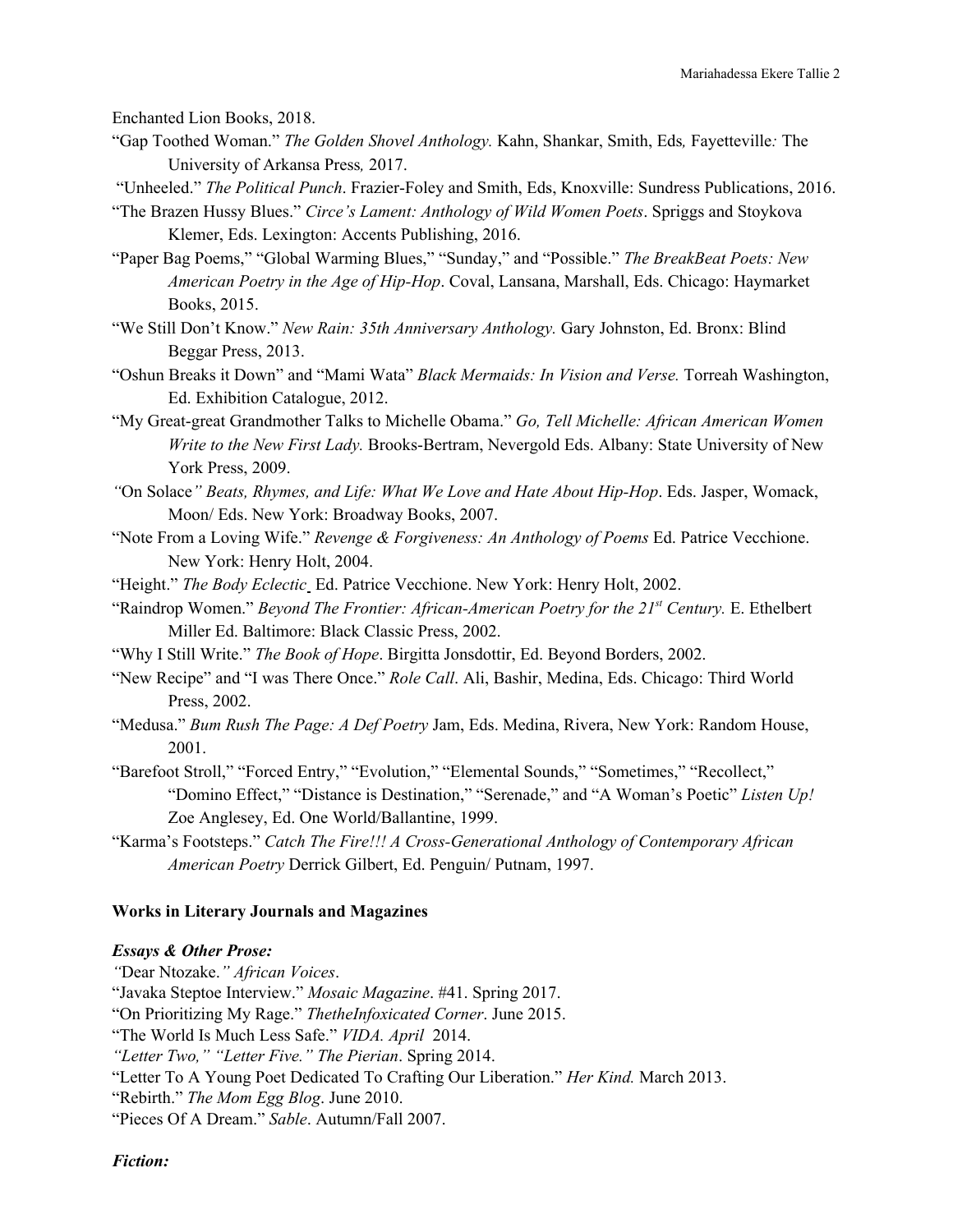"Sangria IV." *Mom Egg Review*. Volume 15. 2017.

"Moments." *African Voices.* Vol. 3 issue 2. Winter 1996.

## *Poetry:*

- *"*We Talk*." The Langston Hughes Review.* Vol 26. No. 1. 2020.
- "Infinity*." No, Dear.* Issue 17. 2016*.*
- "Rain*," "*Blaze*," "*Mama Haiku 2.*" Newtown Literary*. Issue 8. Spring/Summer 2016.
- "How to be a Woman According to Prime Time." *WordPeace.* February 2016*.*
- "Homage to my Breasts (after Lucille Clifton)." *The Wide Shore*. January 2016.
- "Ars Poetica," "Garment Working Women," "First of All It's Hard to Write About You Using Lined Paper but I'll Try," "Warning," "Polaris." *The Poetry Mail.* October 2015.
- "After the Ansel Adams Exhibit." *North American Review.* Volume 300. Number 3. Summer 2015. "Letter Twelve." *This.* May 2015.
- "Pencil," *"*The Day I Knew I Loved You.*" 90's Meg Ryan.* June 2015.
- "Gap Toothed Woman,*""* Real Woman's Survival Haiku.*" Hysteria.* Issue #3. Feb 2015
- "Paper Bag Poems," "Blue Libation," "Mama Haiku 1," "Memory," "The Clean Earth Conference Blues," "What I Remember." *Black Renaissance Noire.* Volume 14. Issue 2. Fall 2014.
- "Global Warming Blues." *WSQ: Women's Studies Quarterly*. Vol. 42: 1&2. Spring/Summer 2014.
- "Give and Take." Center for Book Arts Broadside Series. June 2014.
- "I Want to Take Him." *The Pierian*. Spring 2014.
- "Sovereign," "Ancient," *Mosaic Magazine*. Summer 2014.
- "Sunday." *Minerva Rising*. Issue 5. Spring 2014.

"Why You've Loved Me Ever Since You Started Thinking In English." *North American Review*. Volume 299. Number 1.Winter 2014.

- "New York Talk." *Specter Magazine*. Summer 2012.
- "The Bembe," "Poetic Form," "Monday." *Oya N'Soro*. June 2012.
- "Madness." *African Voices Magazine*. Spring/Summer 2012.
- "Strut." Women Writers in Bloom Poetry Salon. June 2011.
- "Learning To Swim." Badilisha Poetry Exchange. July 2010.
- "Learning To Swim." The Mom Egg. 2009.
- "Visibility." Mothering Magazine Online. February 2009.
- "Her Voice." *Crab Orchard Review*. Winter 2005.
- "Suddenly I Need One Thing Constant." *African Bulletin*. Winter 2003.
- "A Woman's Poetic." *Carapace Issue* 31. Spring 2002.
- "The Apprentice," "Cheyenne Speaking." *Paris/Atlantic* Vol. XXII No. 1 Spring 2000.
- "War Dance." *Drumvoices Revue* Vol. 19. Summer/Fall 2000.
- "Go Figure." *Quarterly Black Review* Vol. 6 No. 3. Summer 1999.
- "You." *Visions* No.61.
- "Lineage," "New Recipe," "Reflections of the Daughter." *Drumvoices Revue* special double issue Vol. 8 No.'s 1&2. 1999.
- "Musings of a Moon Maiden," "Scenario," "Only." *Paris/Atlantic* Vol. XX No. 2. Winter 1998.
- "Serenade." *New Millenium Writings* Vol. 3 issue 1. Spring/Summer 1999.
- "Kitchen Cauldron." *African Voices* Vol. 6 issue 4. Fall 1999.
- "Forced Entry." *Rappages* Vol. 7 No. 9. January 1998.
- "Raindrop Women," "Lineage." *BOMB* No. 59. Spring 1997.
- "Karma's Footsteps." *Long Shot* Vol. 19. 1997.

## **LITERARY WORKSHOPS**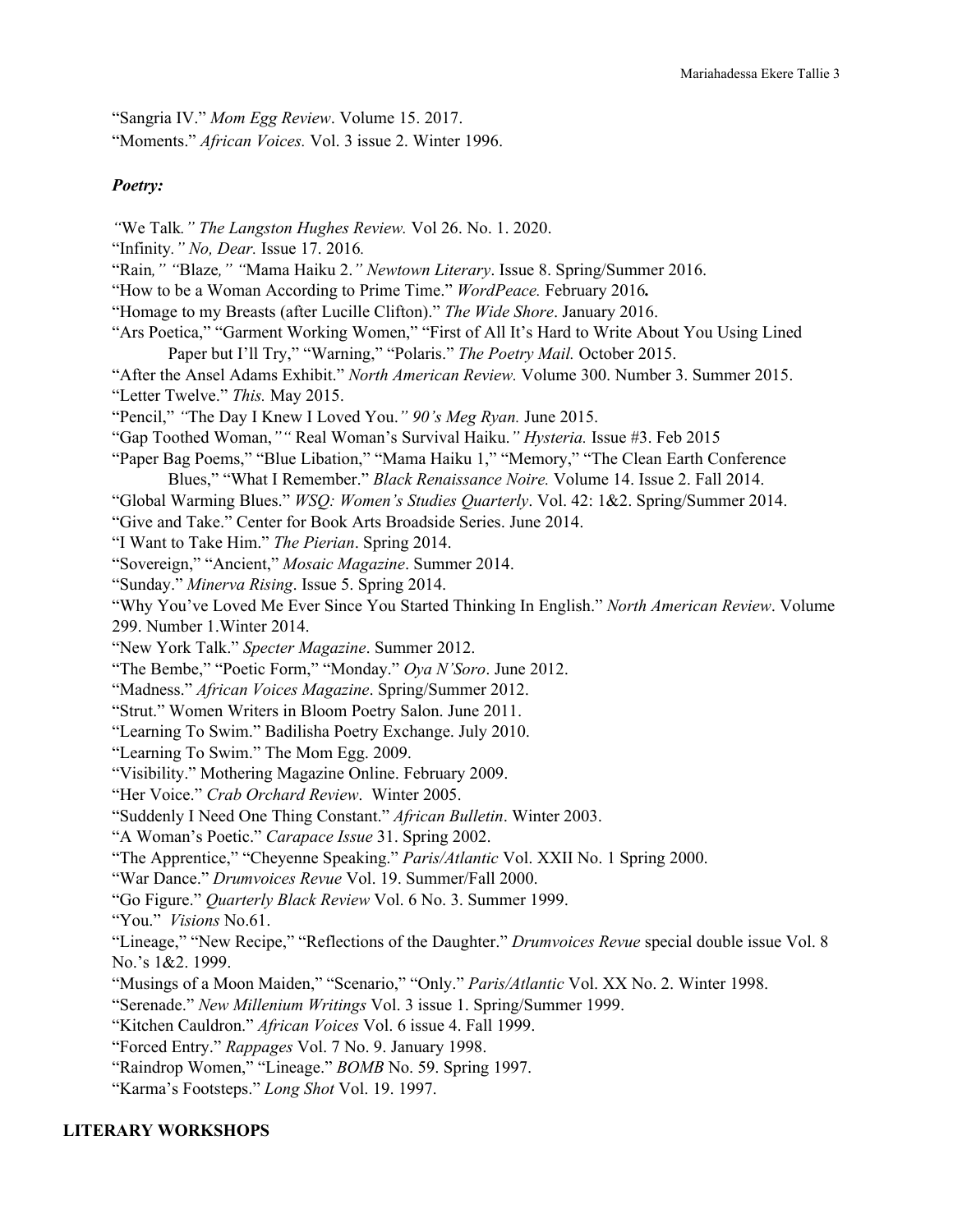| World Fellowship Center, Conway, NH<br>Wrote short forms as a way to see.                                                                                                                                                                                                                                                            | <b>July 2017</b> |
|--------------------------------------------------------------------------------------------------------------------------------------------------------------------------------------------------------------------------------------------------------------------------------------------------------------------------------------|------------------|
| Golden West College, Huntington Beach, CA<br>Explored haiku and using the five senses to generate new work.                                                                                                                                                                                                                          | February 2017    |
| Mount Chocorua Writing Week, Conway, NH<br>Conducted writing workshops that explore the epistolary as healing, revelatory, transformative<br>and literary. Used works by James Baldwin, Ntozake Shange, and Raina Maria Rilke as<br>examples.                                                                                        | <b>July 2016</b> |
| Mount Chocorua Writing Week, Conway, NH<br>Conducted Blues Poems Workshop. Discussed why this often misunderstood art is the perfect<br>poetic form to explore identity, express complex feelings and share survival stories. Listened to<br>different styles of blues, read blues poetry and created our own versions of the blues. | <b>July 2013</b> |
| University of Scranton, Scranton, OH<br>Discussed the importance of seeing old things with new eyes as writers.                                                                                                                                                                                                                      | April 2013       |
| University of Southern Mississippi, Hattiesburg, MS<br>Conducted writing exercises that allowed us to write about familiar objects in unfamiliar and<br>surprising ways.                                                                                                                                                             | April 2013       |
| Jackson State University, Jackson, MS<br>Discussed the writer's life, revision, and generated new work as a guest instructor in a three hour<br>creative writing class.                                                                                                                                                              | April 2013       |
| Northeastern State University, Talequah, OK<br>Explored writing through our senses and allowing external objects to assist us in hearing internal<br>dialogues.                                                                                                                                                                      | April 2013       |
| Wright State University, Dayton, OH<br>Guest lectured in a creative writing class. Used everyday objects to explore writing through the<br>senses.                                                                                                                                                                                   | March 2013       |
| Shaw University, Raleigh, NC<br>Discussed ways to approach writing that honor our unique voices and visions. Explored prompts<br>that students can use daily to generate new writing.                                                                                                                                                | March 2013       |
| Whitehall High School, Whitehall, NY<br>Explored the importance of using the senses to create strong settings, three dimensional<br>characters and write about common things in unexpected ways. Students created and shared three<br>pieces of writing.                                                                             | March 2013       |
| William Woods University, Fulton, MO<br>Discussed the impact that deep listening and seeing has on writing. Conducted exercises to<br>generate writing based on overlooked objects from our daily lives.                                                                                                                             | February 2013    |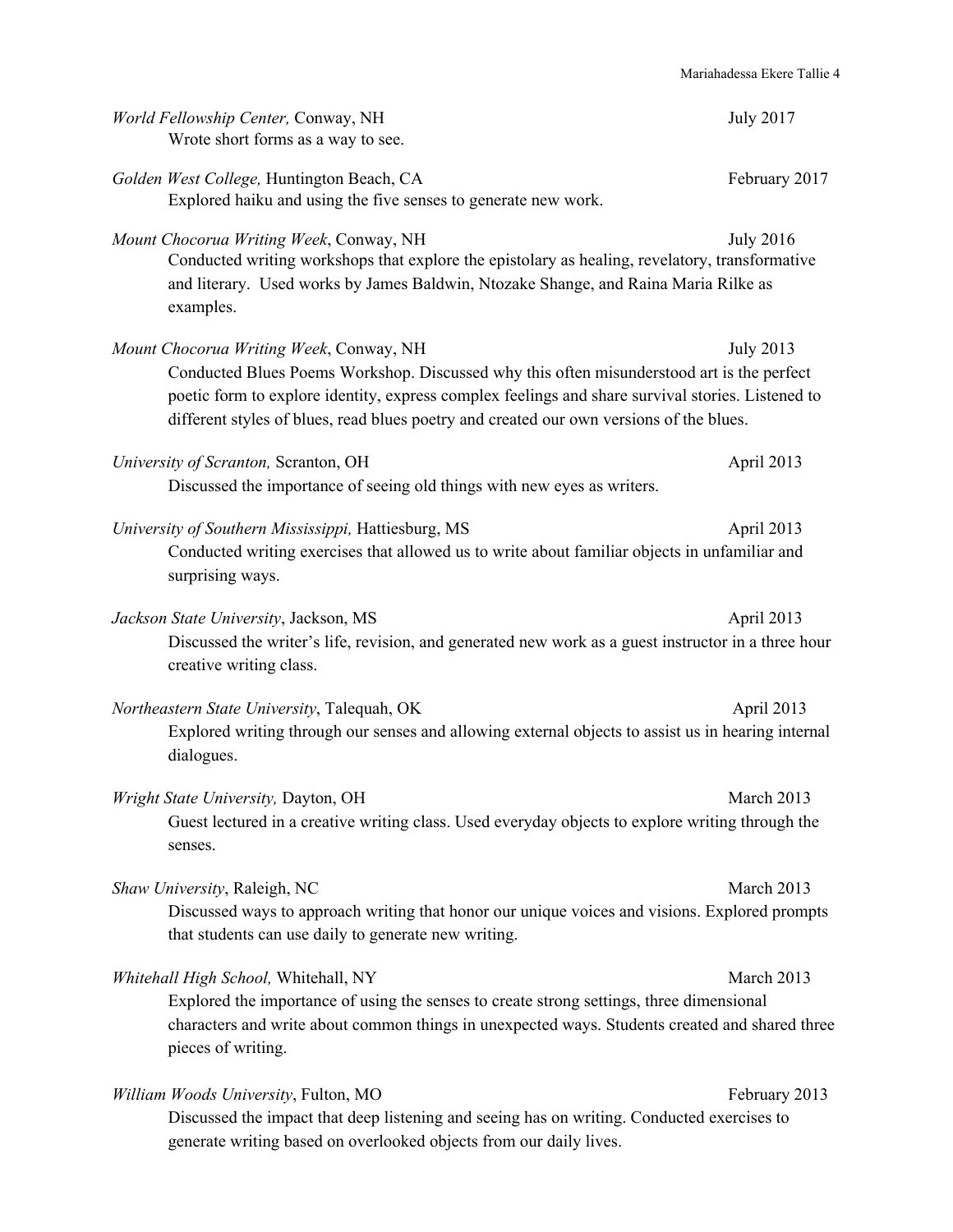|                                                                                                                                                                                                                                                                                         | Mariahadessa Ekere Tallie 5 |
|-----------------------------------------------------------------------------------------------------------------------------------------------------------------------------------------------------------------------------------------------------------------------------------------|-----------------------------|
| Texas A&M International University, Laredo, TX<br>Guest lectured in creative writing class, conducted generative writing exercises and discussed<br>how developing our senses creates vivid, memorable work.                                                                            | February 2013               |
| Texas Tech University, Lubbock, TX<br>Conducted workshop focused on sight, sound and developing habits that can generate more<br>visceral writing.                                                                                                                                      | February 2013               |
| Women Writers in Bloom Poetry Salon, New York, NY<br>Taught two-hour workshop on the importance of waking up the senses and weaving the body's<br>knowledge through all forms of writing. Students produced six pieces of writing and shared them<br>during the session.                | November 2012               |
| World Fellowship Center, Conway, NH<br>Conducted a two-hour workshop at a social justice and environmental camp on weaving our own<br>stories with our political concerns to create poetry.                                                                                             | <b>July 2012</b>            |
| African Voices Magazine, New York, NY<br>Conducted an eight-week writing workshop on the craft of poetry, revision, performance, and the<br>business of writing. Series ended with a standing room only poetry reading.                                                                 | Sept-Nov 2003               |
| Oak Park Forest High School, Chicago, IL<br>Taught five creative writing classes a day and lectured on the Black Arts Movement.                                                                                                                                                         | September 2003              |
| Kingsland Secondary, London, UK<br>Worked with two classes at Kingsland Secondary in Hackney to compete in the Inner-London<br>Teen Poetry Slam. Worked intensely on writing and performance during seven after-school sessions.<br>Resulting work is documented in a book and on a CD. | Feb-June 2003               |
| Palabras, Amsterdam, The Netherlands<br>Conducted five workshops on unblocking, creating safe space for writing, revision, performance<br>and generating new work. Classes co-taught with poet Tamara "Wonder" Allan.                                                                   | May 2003                    |
| African Voices Magazine, New York, NY<br>Led three-hour intensive workshop for generating new writings and critiquing works that<br>participants bring to circle.                                                                                                                       | August 2002                 |
| Mills College, Oakland, CA<br>Conducted weekly workshops with Oakland high school students. Workshops culminated in<br>poetry reading to raise funds for the Upward Bound Program.                                                                                                      | March-April 2000 & 2002     |

# *Ramapo College*, Ramapo, NJ April 2001

Designed Healing Through Poetry workshop exercises to help participants write through sorrow and anger, towards empowerment.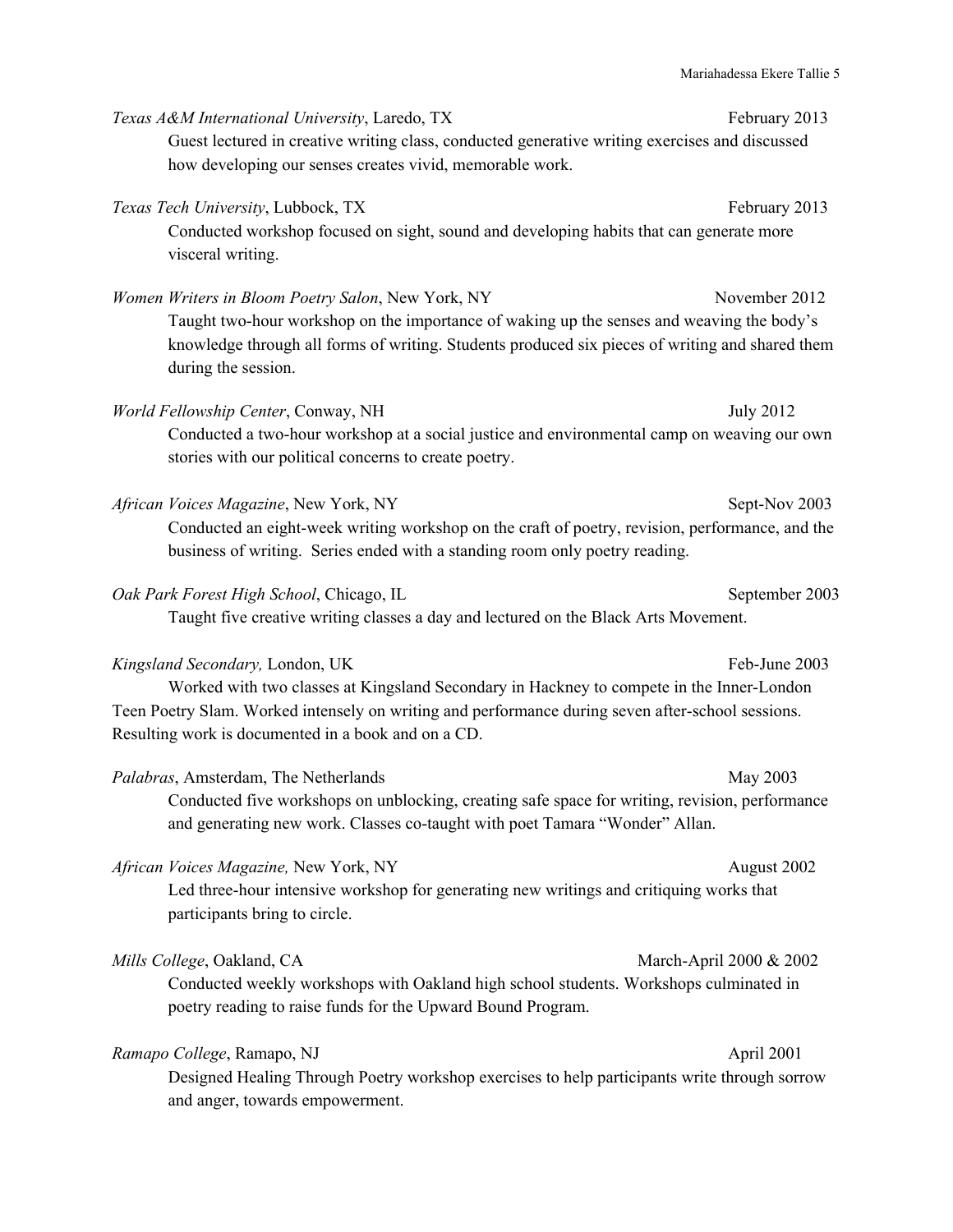## **TEACHING EXPERIENCE**

Teaching Assistant, Spring 2020

Theatre Arts and Performance Studies, Brown University, Providence, RI TAPS 0700: Introduction to Theatre, Dance and performance

Teaching Assistant, Fall 2019

Theatre Arts and Performance Studies, Brown University, Providence, RI TAPS 2545: Dramaturgy

*Teacher,* August 2018

SOS Children's Village, Mbabane, eSwatini & Nhalangano, eSwatini Chosen by Furious Flower to take part in U.S State Department sponsored Arts Envoy. Worked with youth at two SOS Children's Villages on acrostic poems, haiku, and vision boards.

#### *Faculty-in-Residence,* December 2014

The Watering Hole, Santee, SC

Explored writing goals, conducted writing the senses and nature workshop, craft talk on social justice, writing and marginalization, publishing panel, and conducted one on one critiques with students.

## *Adjunct Lecturer*, Fall 2010-Fall 2013

English Department, York College, City University of New York, Queens, NY ENG 125: Introduction to College Writing ENG 200: Understanding Literature

*Adjunct Lecturer*, Spring 2011, Fall 2012

Queens Educational Opportunity Center (SUNY), Queens, NY Social Studies and Science: Basic Education Pre GED Course Language Arts and Reading: Basic Education Pre GED Course

*English Tutor*, Fall 2010

*English Instructor*, Summer 2009 & 2010 Pratt Institute, Brooklyn, NY English Instruction for (HEOP) Higher Education Opportunity

*Adjunct Lecturer*, Fall 2006

Medgar Evers College, Brooklyn, NY ENGL 112: College Composition I ENGL 150: College Composition II

*Volunteer Lecturer*, Fall 2004-Spring 2005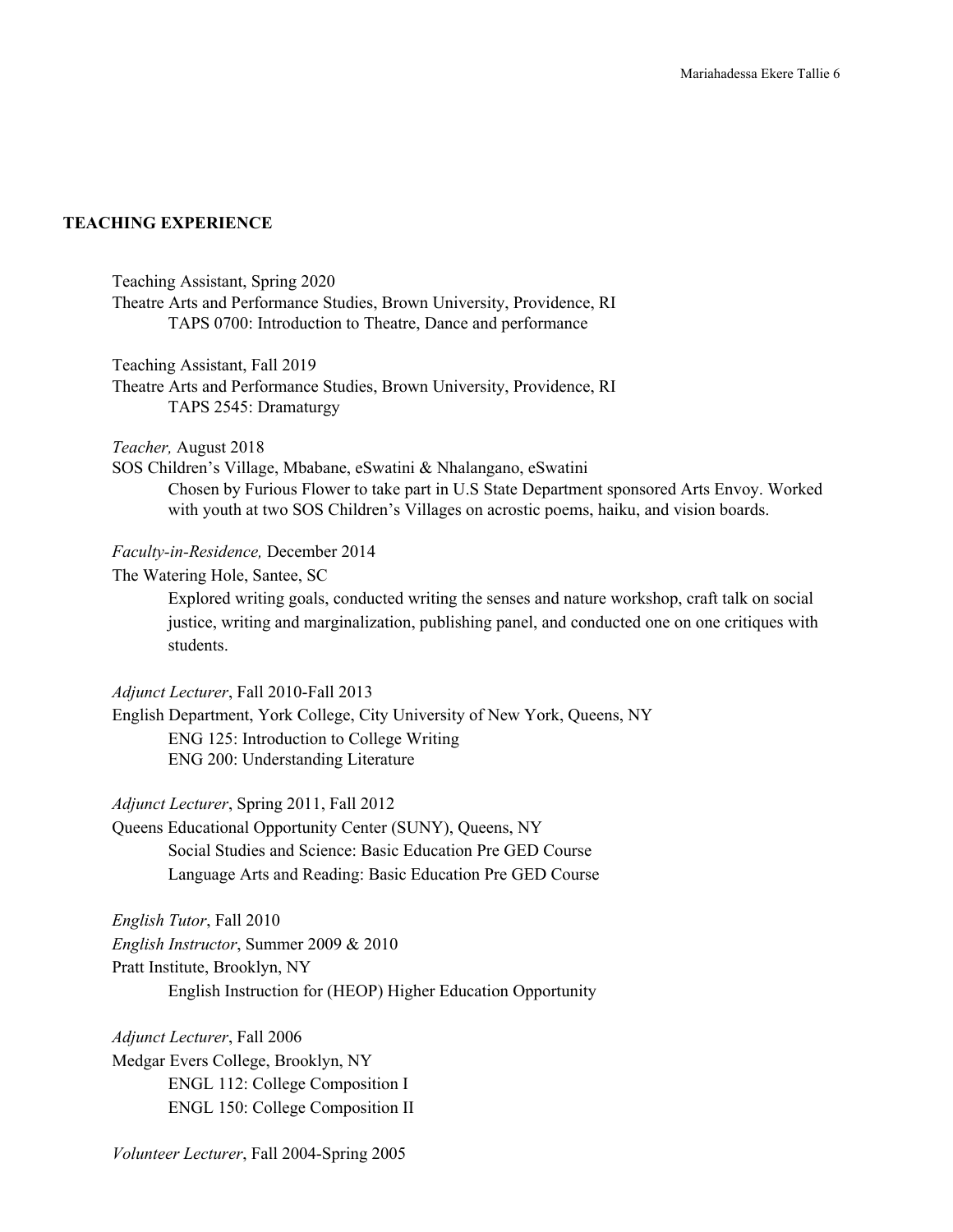International Foundation for Education and Self-Help (IFESH), Rundu College of Education, Namibia Taught grammar, analytical reading, editing and creative writing to 200 students

*Adjunct Lecturer,* Spring 2004

Medgar Evers College, Brooklyn, NY ENGL 112: College Composition I ENGL 150: College Composition II

*Literacy Teacher*, Fall 2003-Spring 2004

Bedford-Stuyvesant Street Academy High School, Brooklyn, NY

Worked with after-school students to increase their literacy levels and their comfort expressing themselves using readings of various genres of literature and low-stakes writing exercises.

#### *Teaching Assistant*, Fall 2001

Mills College, Oakland, CA

Assisted Dr. Ruth Saxton in "Mothers and Daughters in Literature." Graded assignments and papers, helped facilitate classroom discussion and group work, lectured on *Dreaming in Cuban* by Cristina García.

#### **CONFERENCES & SYMPOSIA**

"Picture Book Dummies and Writing to the Page Turn." (Co-panelists) The Color of Children's Literature Conference, online due to covid-19, April 4, 2020.

"Quitting History! Poets Penning Liberation." (Co-panelists Enzo Silon Surin and Shauna Morgan) Split This Rock! Washington DC. April 2018.

"Eat A Scroll: Art and Health." (Co-panelists Damali Abrams, Wanda Best, Trace DePasse) York College, New York. October 2017.

"Clap Back: Women of Color Discuss Emily Dickinson's Influence Over Their Poetic Landscapes." (co-panelists Yesenia Montilla, Christina Olivares, Elisabet Velasquez) Association of Writers and Writing Programs, Washington Marriott Marquis, Washington DC. February 2017.

"VIDA Count in the Classroom." (co-panelists Holly Burdoff, Sarah Marcus-Donnelly, Camille Rankine, Prageeta Sharma) Association of Writers and Writing Programs, Walter E. Washington Convention Center, Washington DC. February 2017.

- "Periodically speaking: Mothers in Publishing Changing the Literary Landscape." (co-panelists Sarah Gambito, Karen Phillips, Marjorie Tesser, Rebecca Wolff) Council of Literary Magazines and Presses, New York Public Library, New York. May 2016.
- "Writing Programs and Diversity." (co-panelists Meena Alexander, Bernice McFadden, Donna Hill) National Black Writers Conference. Medgar Evers College, New York. April 2016.

"John Oliver Killens at 100." Medgar Evers College, New York. March 2016.

"Silencing Black Writers." 17th Annual Harlem Book Fair, Schomburg Center for Research in Black Culture, New York. July 2015.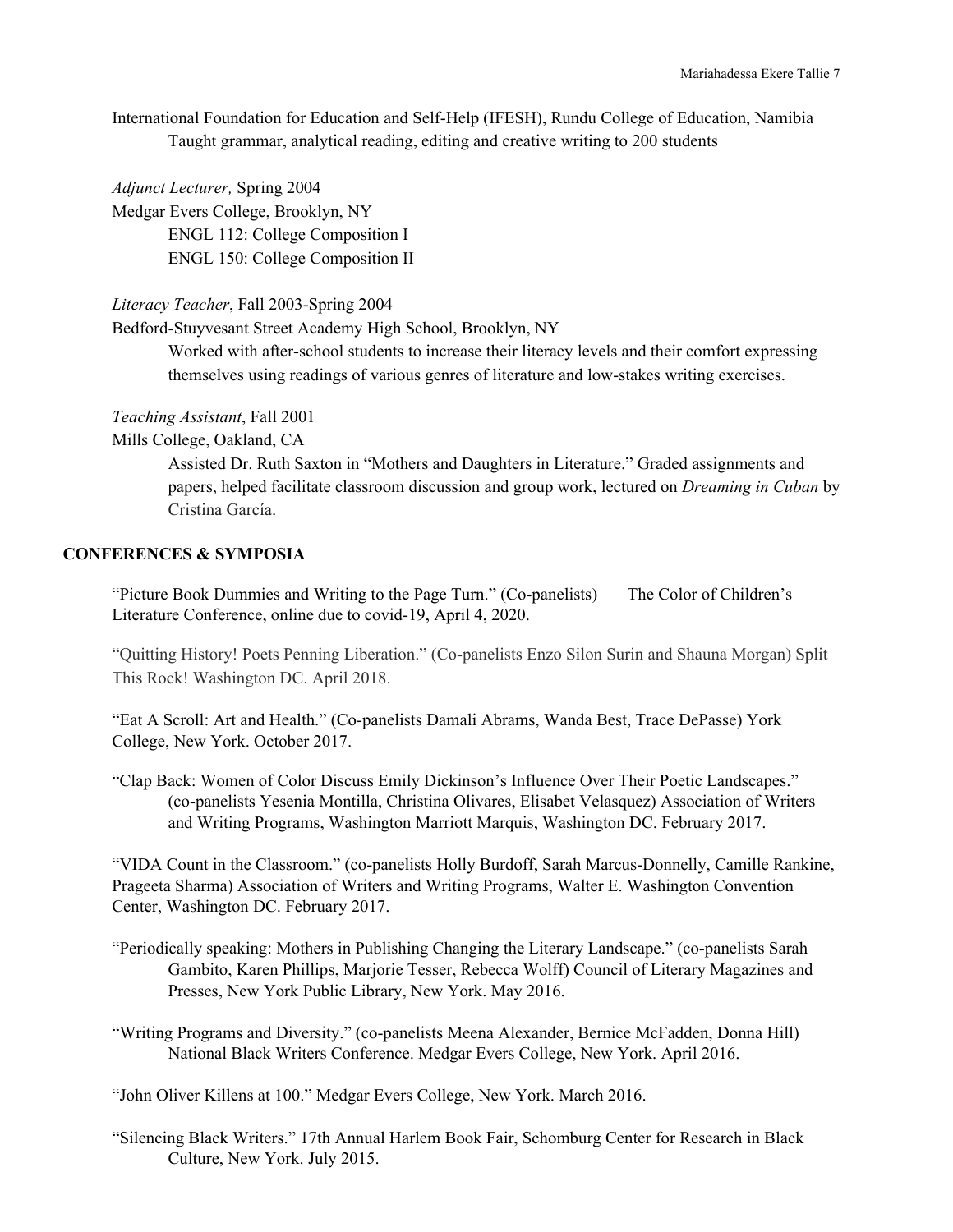- "Celebrating The Work of Ntozake Shange." Hostos Community College, New York. March 2013.
- "For My People: Tribute To Elizabeth Catlett." Schomburg Center for Research in Black Culture, New York. January 2013.
- "Black Literature and Activism." (Co-panelists: Sonia Sanchez, Jamal Joseph, Alison McDermott) National Black Writers Conference. Medgar Evers College, New York. March 2012.
- "You Are What You Eat: Healthy Food Advocacy in the African-American Community." Delta Sigma Theta Social Action Forum Series, Queens Central Library, New York. May 2011.

"Mother Nature." Amplifying the Voices of Mothers: Mothers in the Arts, Literature, Media and Popular Culture, New York. May 2010.

"The Madness Collage: African-American Mothers Versus History/Nia Shakes off Superwoman." Association for Research on Mothering's Mothers Gone Mad Conference, New York. May 2009.

"Turning Ideas Into Youth Driven Action." World Urban Forum, Vancouver, Canada. June 2006.

- "How To Apply to Academic Conferences." Mills College Professional Survival Seminar, California. February 2001.
- "Art For Our Sake," Howard University Graduate English Student Association Conference, Washington DC. Oct 2000.
- "It's Bigger than Hip-Hop." Fifth Annual National Black Writers Conference. March 2000.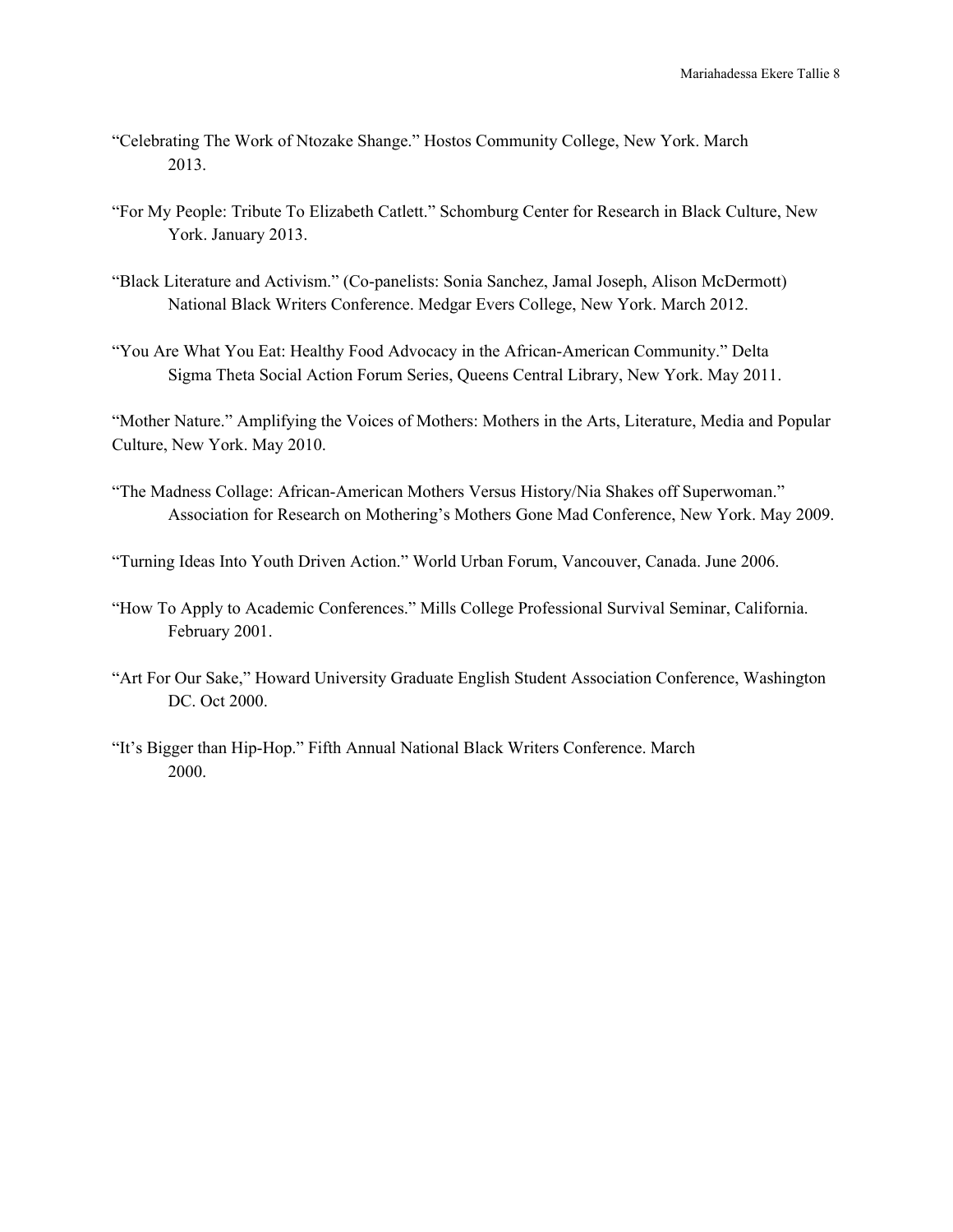## **INVITED SPEAKING ENGAGEMENTS**

#### **Lectures**

| "Come Celebrate with Me: Tribute to Lucille Clifton and Ntozake Shange." Hostos Community College,   |
|------------------------------------------------------------------------------------------------------|
| Bronx, NY. March 2019.                                                                               |
| "Picture That! Children's Literature as Resistance." World Fellowship Center, Albany, NH. July 2017. |
| "College 101: Reading, Writing, Rape." California State University at Chico, Chio, California. April |
| 2017.                                                                                                |
| "Dear Continuum." The Watering Hole Retreat, Santee, SC. December 2014.                              |
| "Success Is, Success Ain't: Redefining What It Means To Make It." Texas Wesleyan University, Fort    |
| Worth, Texas. March 2014.                                                                            |
| "Opening Our Eyes." Unitarian Universalist Fellowship of the Eastern Slopes. Tamworth, NH. July      |
| 2013.                                                                                                |
| "Finding Empowerment Through Writing." Whitehall High School. Whitehall, NY. March 2013.             |
| "Word/Life: What Poetry Has Taught Me About Living." Unitarian Universalist Federation of            |
| the Eastern Slopes, Tamworth, NH. July 2012.                                                         |
| "Writing the Fire Out: Healing through Writing." World Fellowship Center, Albany, NH. July 2013.     |
| "Writing the Fire Out." Voices In The Monte Writers Series. Texas A&M International University,      |

Laredo, Texas. February 2013.

"Healing Through Poetry." University of Milwaukee, Milwaukee, Wisconsin. April 2004.

"Shedding Silence." Ramapo College, Take Back our Lives Sexual Assault and Violence Against Women Awareness Program, Ramapo, New Jersey. April 2001.

#### **Featured Poetry Readings (selected)**

| June 24, 2020    | Say Their Names, online due to covid-19                   |
|------------------|-----------------------------------------------------------|
| June 20, 2020    | Soul Sister Revue, online due to covid-19                 |
| June 14, 2019    | Harlequin Creature, Berl's Poetry Shop, Brooklyn, NY      |
| June 9, 2018     | Strut Book Release Party, Langston Hughes House, NYC, NYC |
| June 3, 2018     | Kith & Kin Reading Series, QED, Queens, NYC               |
| April 28, 2018   | Central Library Jamaica, Queens, NY                       |
| April 17, 2018   | Soul Sister Revue, Cornelia Street Cafe, NY, NY           |
| March 31, 2018   | Rock Solid Women's Festival, Joe's Pub, NY, NY            |
| Feb 27, 2018     | Queens Writers Resist, Teraza 7 Elmhurst, NY              |
| January 24, 2018 | Grace Church School, NY, NY                               |
| Jan 21, 2018     | Bloom Reading Series, Hudson View Gardens NY, NY          |
| November 2017    | Center For Book Arts, NY                                  |
| September 2017   | Reading Room Bryant Park, NY                              |
| April 2017       | Sunnyside Library, Queens, NY                             |
| March 2017       | <b>Bowery Poetry Club</b>                                 |
| February 2017    | Coastline community College, Fountain Valley, CA          |
| February 2017    | Orange Coast College, Costa Mesa, CA                      |
| February 2017    | Golden West College, Huntington Beach, CA                 |
| January 2017     | Jamaica Performing Arts Center, Queens, NY                |
| <b>July 2016</b> | NYC Poetry Festival, NY, NY                               |
| <b>July 2016</b> | World Fellowship Center, Conway NH                        |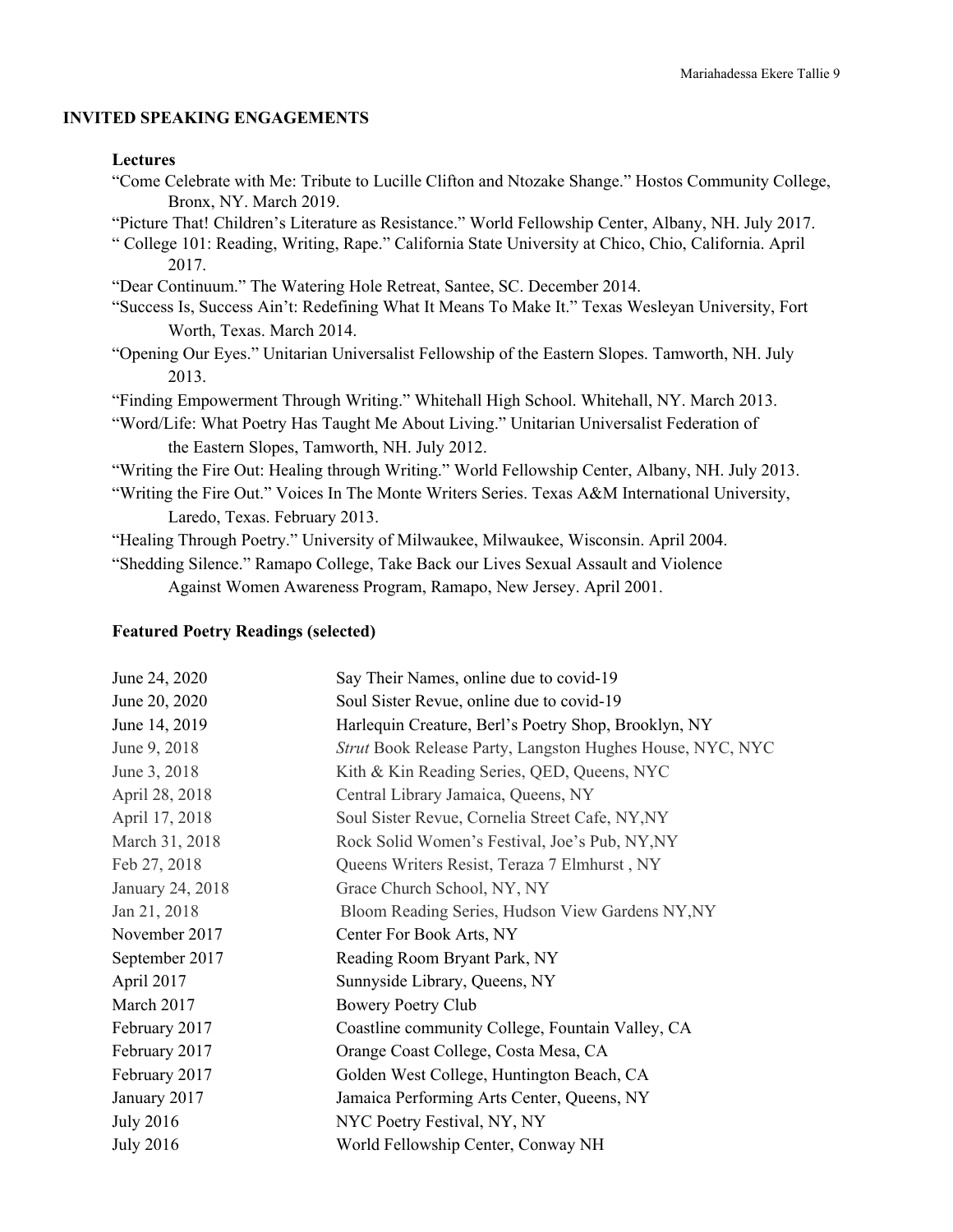| April 2016    | Q-Boro Literary Crawl, Queens, NY               |
|---------------|-------------------------------------------------|
| March 2016    | Central Methodist University, Fayette, MO       |
| March 2016    | Lord Fairfax Community College, Middletown, VA  |
| March 2016    | Pen and Brush Presents, NY, NY                  |
| February 2016 | Cheyney University of Pennsylvania, Cheyney, PA |
| November 2015 | Word Up Community Bookshop, NY, NY              |
| October 2015  | SUNY Adirondack, Queensbury, NY                 |
| April 2015    | Lehman College, Bronx, NY                       |
| April 2015    | Whitehall High School, Whitehall, NY            |
| April 2015    | Harry S. Truman High School, Bronx, NY          |
| April 2015    | Michigan Technological University, Houghton, MI |
|               |                                                 |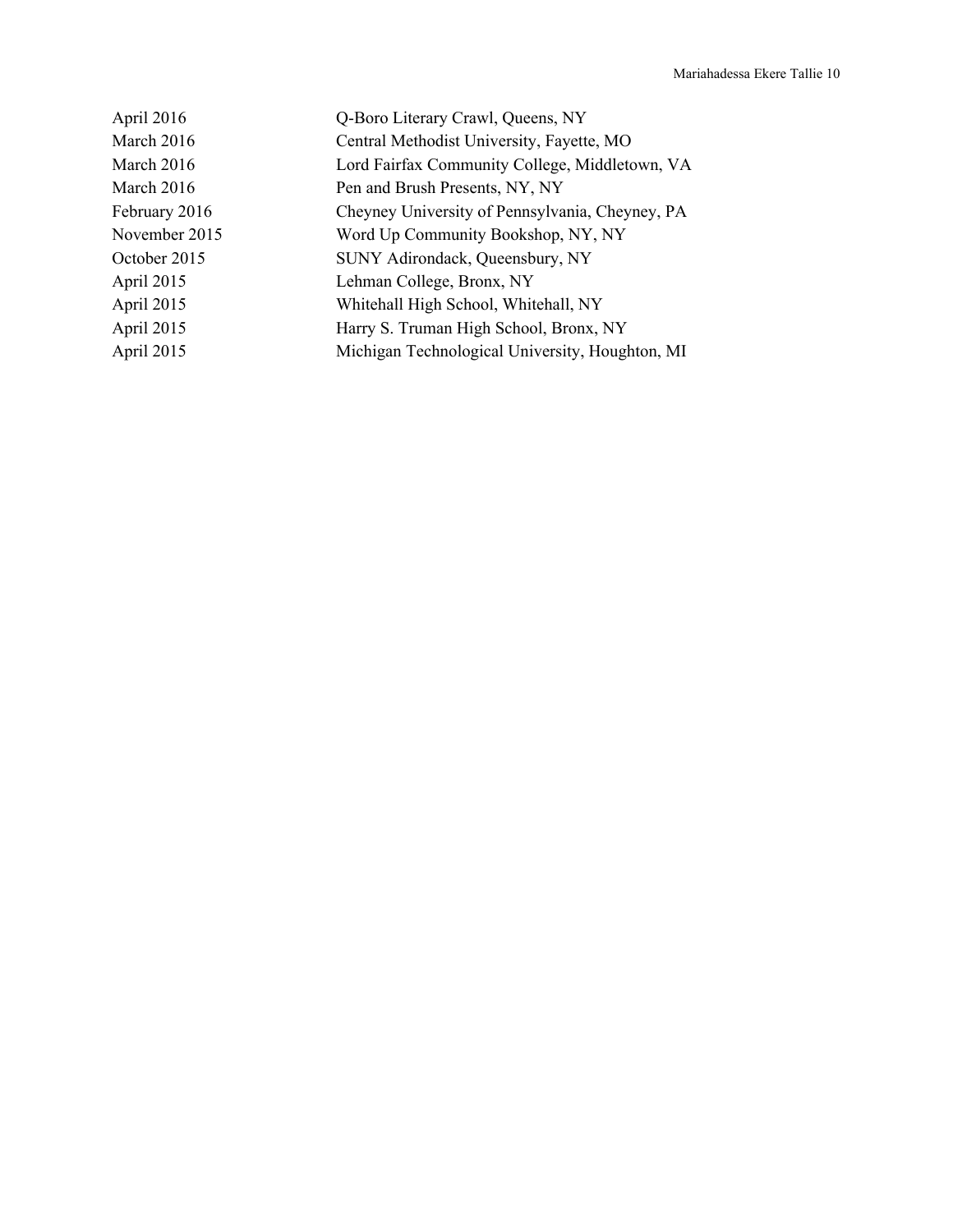| Savannah State University, Savannah, GA                           |
|-------------------------------------------------------------------|
| Hostos Community College, Bronx, NY                               |
| Albany State University, Albany, GA                               |
| Lehman College, Bronx, NY                                         |
| Lord Fairfax Community College, Middletown, VA                    |
| Minnesota State University Moorhead, Moorhead, MN                 |
| Minnesota State Community and Technical College, Moorhead, MN     |
| Minnesota State Community and Technical College, Fergus Falls, MN |
| Furious Flower Poetry Conference, James Madison University, VA    |
| Spelman College, Atlanta, GA                                      |
| Howard University, Washington, DC                                 |
| College of Staten Island, Staten Island, NY                       |
| Rhodes College, Memphis, TN                                       |
| Concordia College, Moorhead, MN                                   |
| North Dakota State University, Fargo, ND                          |
| Clayton State University, Morrow, GA                              |
| Kansas City Art Institute, Kansas City, MO                        |
| The Writer's Place, Kansas City, MO                               |
| Marietta College, Marietta, OH                                    |
| Saint Mary's College, Notre Dame, IN                              |
|                                                                   |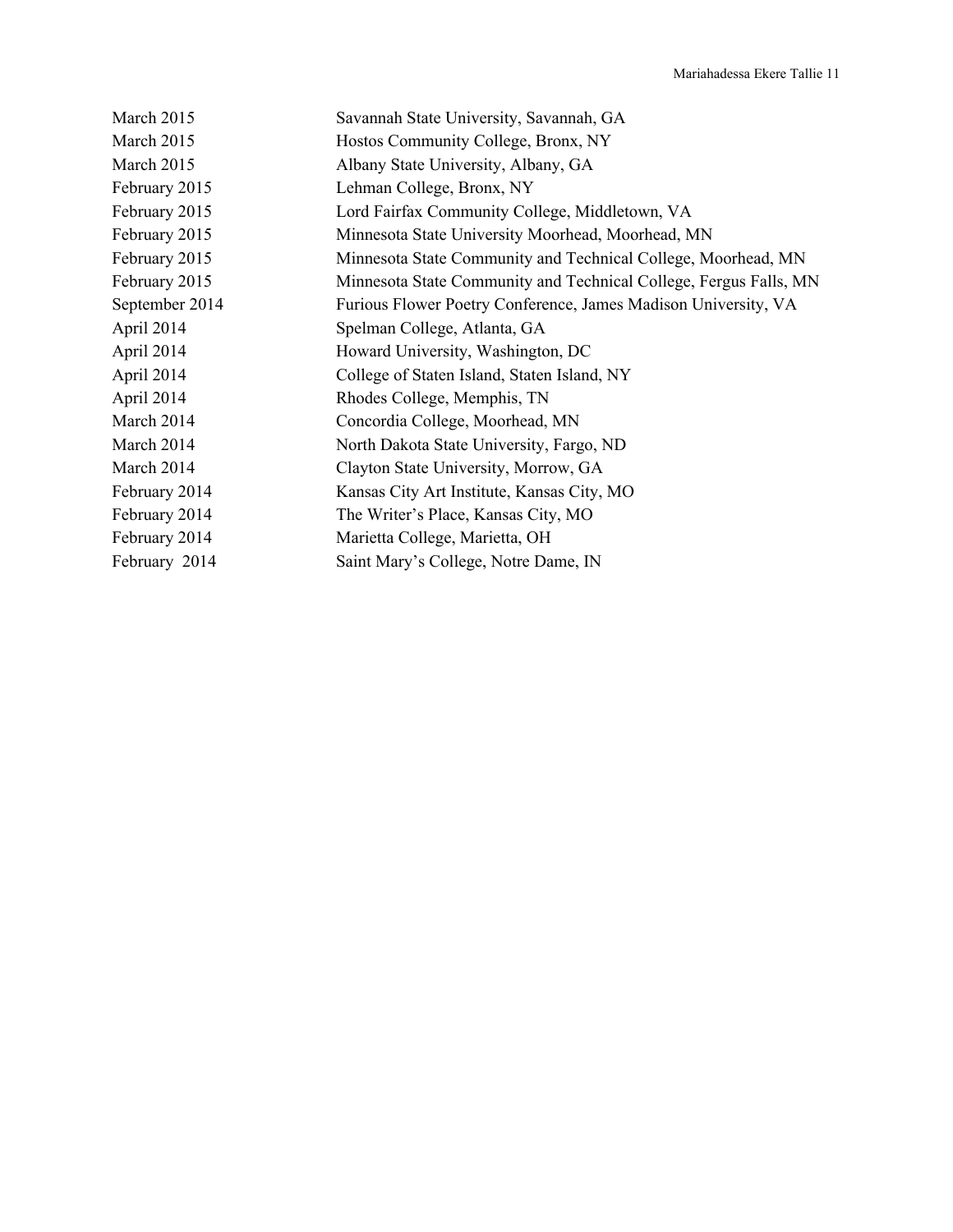#### **OTHER WORK EXPERIENCE**

#### **Community Engagement**

*Sundress Publications* Assistant Editor 2016-2017

*Broadside Reading Series Center for Book Arts* Curator and Host Fall 2015

*African Voices Magazine* Poetry Editor 2013-2017

*Namibian Women's Writing Workshop* Volunteer November 2004

*Project Renewal* Writing workshop Facilitator May-June 1998

#### **Collaborations**

"Strut"

Ongoing work with photographer Dominique Sindayiganza about my journey of accepting my body since having children

"The Quiet Onez" Audio poem project with music producer Ahi Baraka

"The Lefrak Poems" Text written to go along with Gerard Gaskins' photographs of LeFrak City, Queens residents

"The Experiment" Poems inspired by series of nudes by photographer Gerard Gaskins

## **LANGUAGE PROFICIENCY**

Dutch, Low Intermediate Spanish, Low Intermediate

## **PROFESSIONAL AFFILIATIONS**